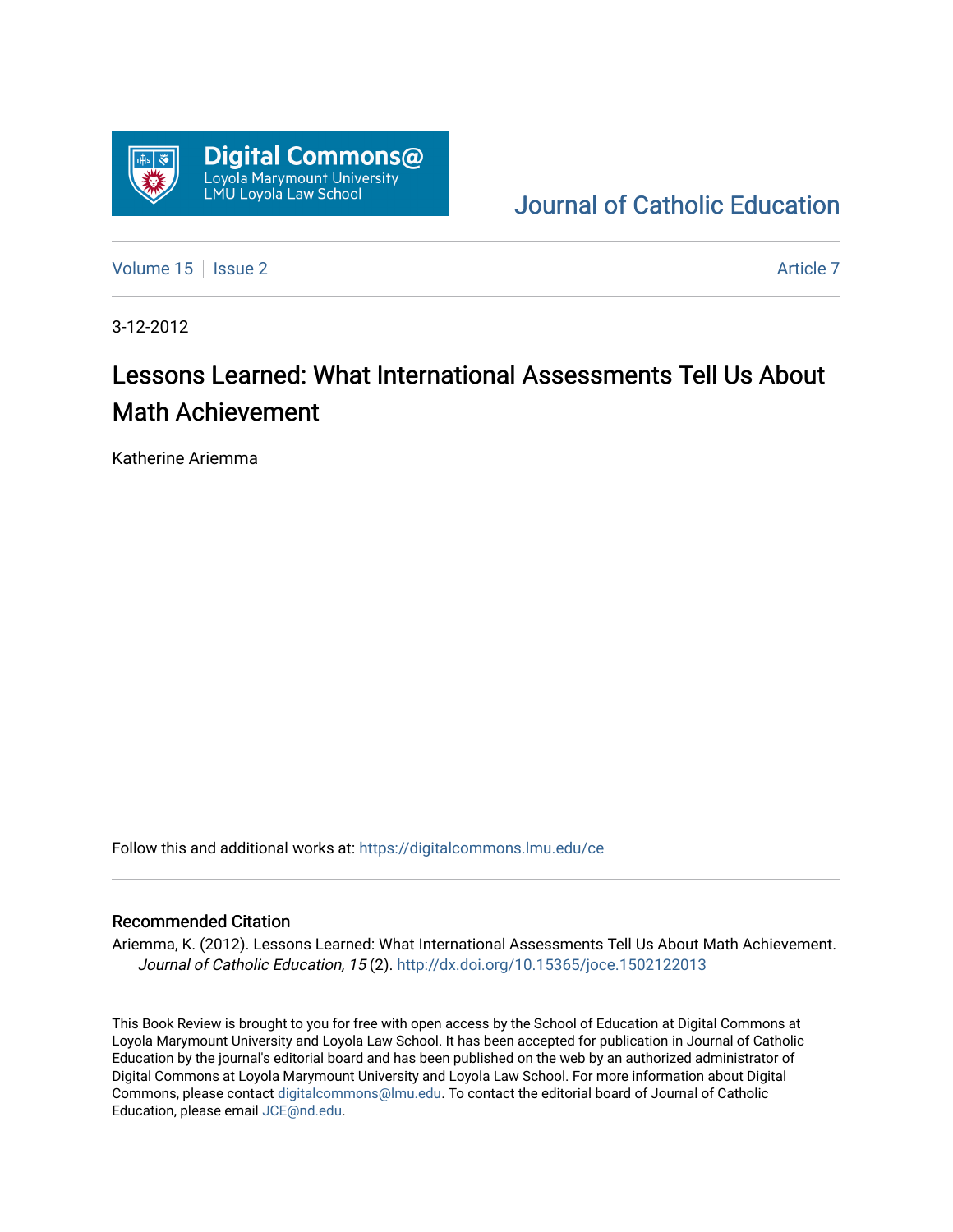## **Lessons Learned: What International Assessments Tell Us About Math Achievement**

Tom Loveless, Editor Brookings Institution Press, 2007 \$26.95, 275 pages

## *Reviewed by Katherine Ariemma*

International assessments are most often associated with a rank ofdering<br>of nations based on students' mathematical performance on standardized<br>tests. To use a sporting metaphor, these large-scale assessments provide<br>the b nternational assessments are most often associated with a rank ordering of nations based on students' mathematical performance on standardized tests. To use a sporting metaphor, these large-scale assessments provide parative performances. These rankings and box scores are barely scraping the surface of the wealth of information embedded in the data these assessments produce. Tom Loveless, editor of *Lessons Learned: What International Assessments Tell Us About Math Achievement*, argues, "International data can be used to investigate important policy questions, to evaluate the impact of particular practices, and to explore why some school systems are more effective than others" (p. 7).

With the globalization of the market economy, many nations are concerned with school effectiveness, education policy, and best practices for instruction because the education of the next generation of laborers directly influences national economies. For this reason it is imperative that the data from international assessments be more than an international ranking system and a series of box scores. We need statistics that paint a more detailed picture than how nations rank in comparison to one another. We need statistics that indicate how best to educate all children and prepare them to be productive workers and global citizens. *Lessons Learned* provides a series of investigations highlighting the depth of information large-scale international assessments can provide the world regarding student achievement and school effectiveness.

*Lessons Learned* is a compilation of papers presented at a 2006 conference hosted by the Brookings Institution. The conference's main goal was to re-examine the Trends in International Mathematics and Science Study (TIMSS), an international comparison of fourth and eighth grade mathematics and science achievement, and other large-scale international assessment data, using secondary analyses to "produce new knowledge on topics in curriculum, instruction, and policy" (p. viii). A selection of the papers presented at

*Catholic Education: A Journal of Inquiry and Practice*, Vol. 15, No. 2, March 2012, 357-359 © Trustees of Boston College.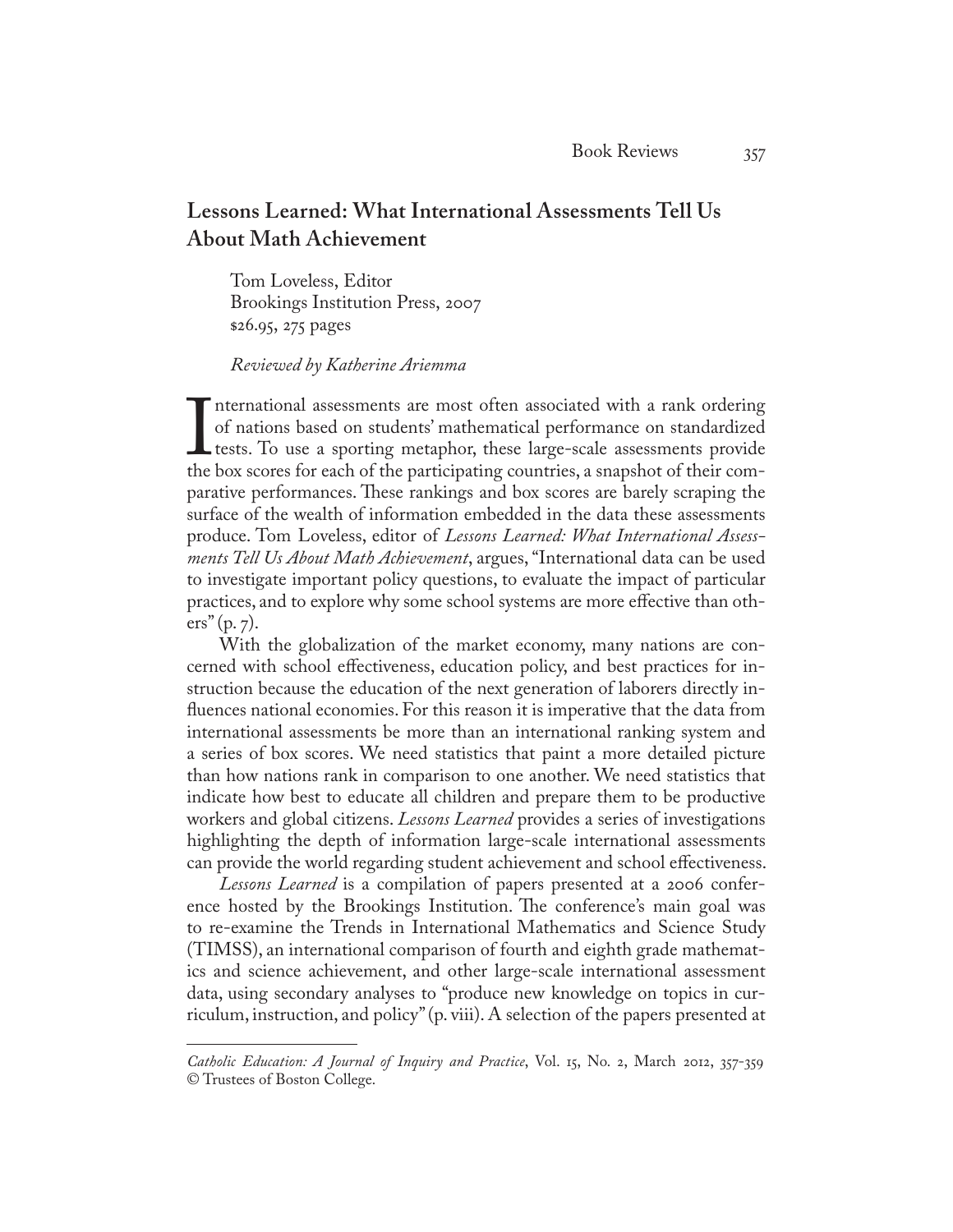the conference comprises the chapters of this book. While each chapter examines a different topic, they all focus on the information to be gained through continued and creative analysis of TIMSS, Program for International Student Assessment (PISA), and other international assessment data.

This book takes an in-depth look at eight key issues addressed through the re-examination and re-analysis of existing TIMSS and PISA data. The editor chose a representative variety of issues, giving the reader a sense of how much could be learned from large-scale assessments. As data analyses and conference proposals tend to be, the chapters are laden with methodology, statistical models, sampling plans, and technical language commonplace in quantitative research. The authors make thought-provoking points, acknowledge the limitations of their work, and suggest directions for future research. Within the analyses presented in *Lessons Learned*, the reader is presented with seven new ways of exploring the data from international assessments, with most analyses using data from the 2003 administration of TIMSS. Each chapter addresses a different aspect of the assessment data and provides a new analysis of the data set. Authors examine the data in regard to causal influences on educational achievement (chapter 3), the depth and breadth of curriculum (chapter 4), algebra performance by U.S. students (chapter 5), mathematics reform in the United States (chapter 6), the relationship between school size and student achievement (chapter 7), the relationship between technology and mathematical achievement (chapter 8), and the similarities and differences between TIMSS and PISA (chapter 9).

Catholic schools form the world's largest school system; therefore, international comparisons of mathematical achievement are relevant for Catholic school educators and administrators. The accountability movement impacts Catholic schools and requires them to examine the factors affecting student achievement in mathematics. As education becomes a more competitive marketplace, Catholic schools must acknowledge the influence of student achievement, curriculum, and school effectiveness on a school's ultimate success and sustainability. Issues of curriculum, instructional practice, school structure, and technology are important for the future of education and are particularly relevant to Catholic schools that face competition from public and charter schools. Of the eight key issues presented, those of particular concern for Catholic school teachers, principals, and administrators are the analyses of U.S. algebra performance, the lack of focus in mathematics curriculum in the United States, and the relationship between school size and student achievement.

Being well informed is the best way to make decisions regarding aca-